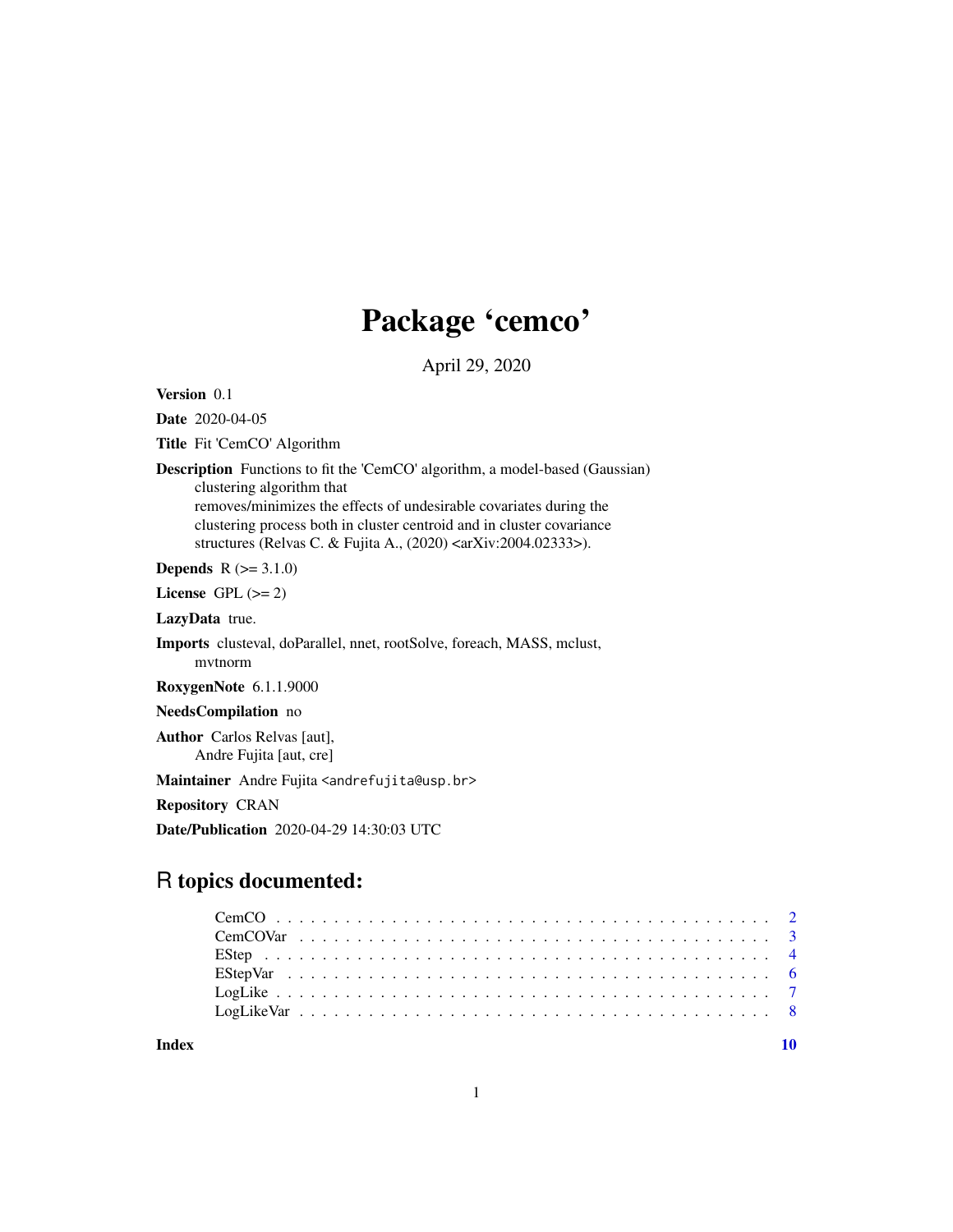<span id="page-1-0"></span>

#### Description

Model-based clustering based on parameterized finite Gaussian mixture models with covariates effects on the distribution means. Models are estimated by an EM algorithm running in multiple threads of the machine

#### Usage

CemCO(data, y, G, max\_iter=100, n\_start=20, cores=4)

# Arguments

| data                      | A numeric vector, matrix, or data frame of observations. Non-numerical values<br>should be converted to integer or float (e.g. dummies). If matrix or data frame,<br>rows and columns correspond to observations (n) and variables (P). |
|---------------------------|-----------------------------------------------------------------------------------------------------------------------------------------------------------------------------------------------------------------------------------------|
| <b>y</b>                  | numeric matrix of data to use as covariates. Non-numerical values should be<br>converted to integer or float (e.g. dummies).                                                                                                            |
| G                         | An integer specifying the numbers of mixture components (clusters)                                                                                                                                                                      |
| $max$ <sub>-</sub> $iter$ | maximum number of iterations of the EM optimization (default value equals to<br>100)                                                                                                                                                    |
| n_start                   | how many random sets should be chosen? (default value equals to 20)                                                                                                                                                                     |
| cores                     | number of cores for EM optimization (default value equals to 4)                                                                                                                                                                         |

# Details

This function optimizes the log likelihood of the CemCO algorithm using a implementation of the EM algorithm. If categorial features need to be used, please create dummies or use another encode method.

#### Value

The function output is a list

```
fitted parameters
```
The estimated parameters of the CemCO algorithm, including clusters centroids, covariance matrix, covariate effects of each cluster and a priori probability of each cluster.

log likelihood The optimal log likelihood estimated by the model

# Author(s)

Relvas, C. & Fujita, A.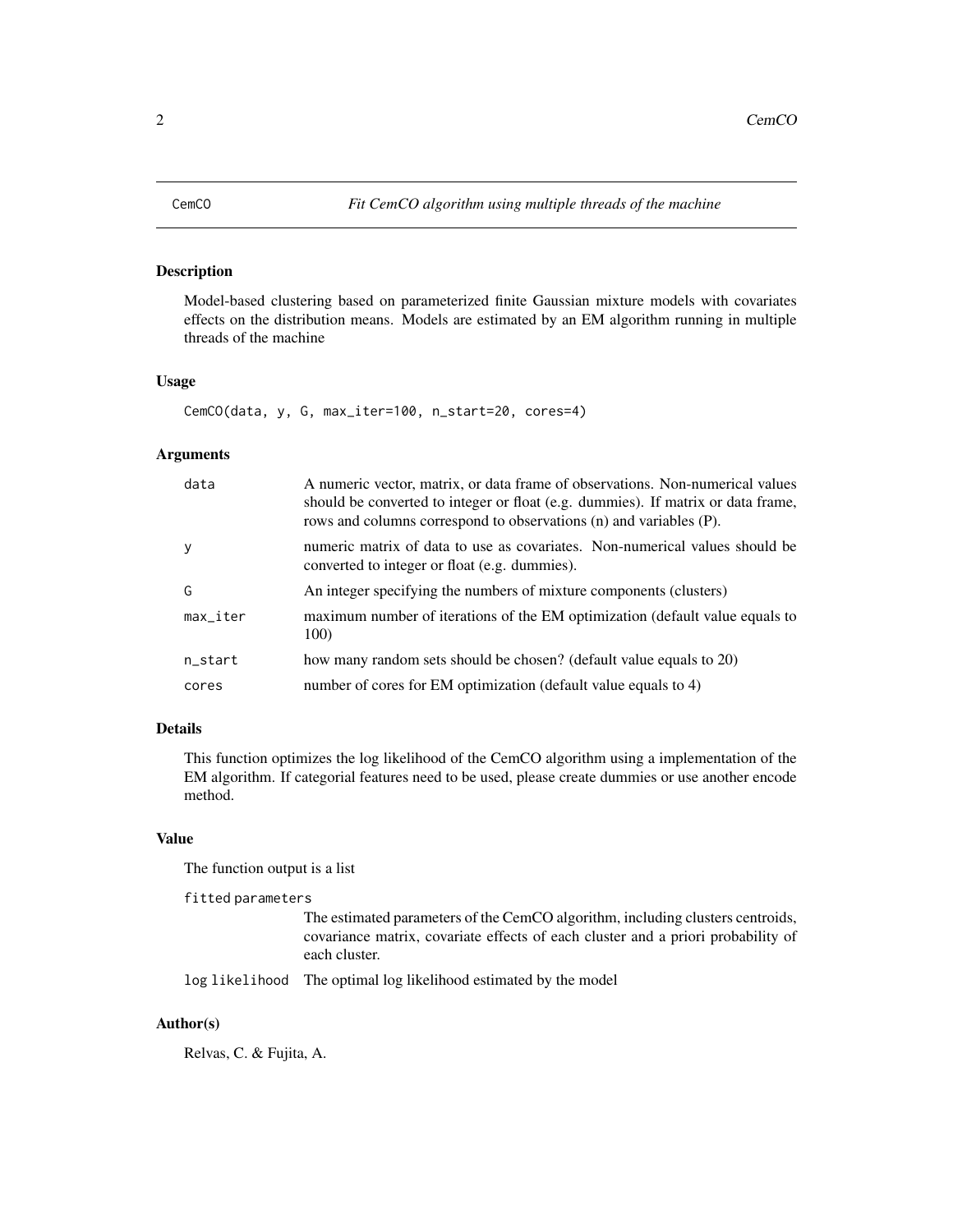#### <span id="page-2-0"></span>CemCOVar 3

### References

Stage I non-small cell lung cancer stratification by using a model-based clustering algorithm with covariates, Relvas et al.

#### Examples

```
set.seed(42)
X = \text{cbind}(rnorm(60), rnorm(60))Y = \text{cbind}(rnorm(60), rnorm(60))K = 2fit <- CemCO(X, Y, K, max_iter=10, n_start=1, cores=1)
params <- fit[[1]] ## fitted parameters
ll <- fit[[2]] ## log likelihood
```
CemCOVar *Fit CemCO algorithm with covariates effects on cluster centroids and covariance matrices.*

# Description

Model-based clustering based on parameterized finite Gaussian mixture models with covariates effects on the distribution means and the distribution covariance matrices. Models are estimated by an EM algorithm.

# Usage

```
CemCOVar(data, y, G, y_cov, max_iter=100, n_start=20, cores=4)
```
# Arguments

| data                      | A numeric vector, matrix, or data frame of observations. Non-numerical values<br>should be converted to integer or float (e.g. dummies). If matrix or data frame,<br>rows and columns correspond to observations (n) and variables (P). |
|---------------------------|-----------------------------------------------------------------------------------------------------------------------------------------------------------------------------------------------------------------------------------------|
| y                         | numeric matrix of data to use as covariates. Non-numerical values should be<br>converted to integer or float (e.g. dummies).                                                                                                            |
| G                         | An integer specifying the numbers of mixture components (clusters)                                                                                                                                                                      |
| V_COV                     | numeric matrix of data to use as covariates for the covariance effect. Non-<br>numerical values should be converted to integer or float (e.g. dummies)                                                                                  |
| $max$ <sub>-</sub> $iter$ | maximum number of iterations of the EM optimization (default value equals to<br>100 <sup>o</sup>                                                                                                                                        |
| n_start                   | how many random sets should be chosen? (default value equals to 20)                                                                                                                                                                     |
| cores                     | number of cores for EM optimization (default value equals to 4)                                                                                                                                                                         |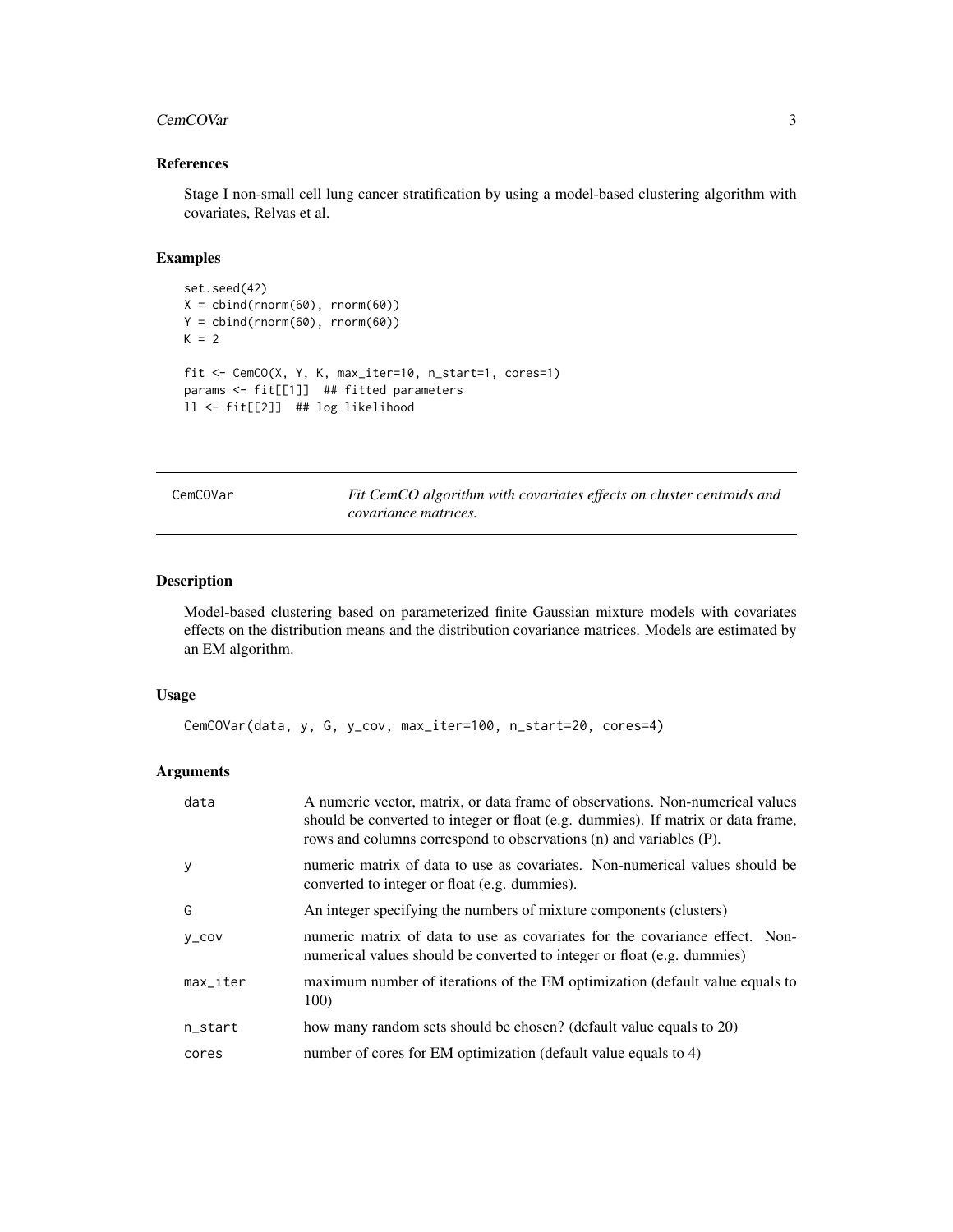### <span id="page-3-0"></span>Details

This function optimizes the log likelihood of the CemCO algorithm with covariates effects on cluster centroids and covariance matrices using a implementation of the EM algorithm. The covariates associated with the distributions means and with the distributions covariance matrices do not need to be the same.

### Value

The function output is a list

fitted parameters

The estimated parameters of the CemCO algorithm, including clusters centroids, covariance matrix, covariate effects of each cluster and a priori probability of each cluster.

log likelihood The optimal log likelihood estimated by the model

#### Author(s)

Relvas, C. & Fujita, A.

#### References

Stage I non-small cell lung cancer stratification by using a model-based clustering algorithm with covariates, Relvas et al.

#### Examples

```
set.seed(42)
X = \text{cbind}(rnorm(20), rnorm(20))Y = \text{cbind}(rnorm(20), rnorm(20))K = 2fit <- CemCOVar(X, Y, K, Y[,1], max_iter=5, n_start=1, cores=1)
params <- fit[[1]] ## fitted parameters
ll <- fit[[2]] ## log likelihood
```
EStep *Calculate the E step of the CemCO algorithm with covariates effects on distributions means.*

#### Description

Implements the expectation step of EM algorithm for parameterized Gaussian mixture models with covariates effects on the distribution means. It is also used to calculate the a posteriori probability of each observation belong to each cluster.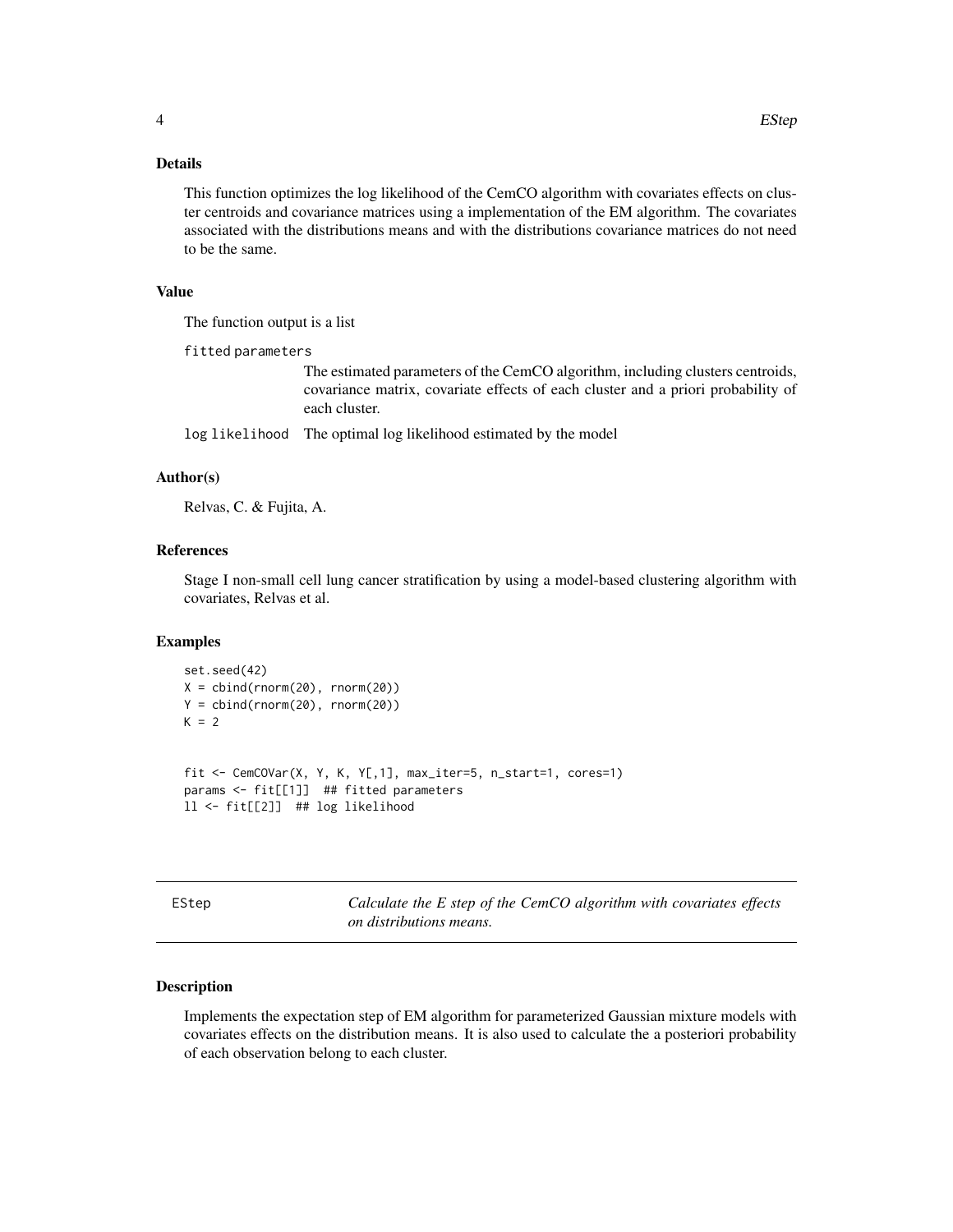#### $EStep$  5

# Usage

EStep(data, Y, phi, G)

#### Arguments

| data | A numeric vector, matrix, or data frame of observations. Non-numerical values<br>should be converted to integer or float (e.g. dummies). If matrix or data frame,<br>rows and columns correspond to observations (n) and variables (P). |
|------|-----------------------------------------------------------------------------------------------------------------------------------------------------------------------------------------------------------------------------------------|
| Y    | numeric matrix of data to use as covariates. Non-numerical values should be<br>converted to integer or float (e.g. dummies).                                                                                                            |
| phi  | list of fitted parameters in the same format as the output of the CemCO function                                                                                                                                                        |
| G    | An integer specifying the numbers of mixture components (clusters)                                                                                                                                                                      |

#### Details

Calculate the a posteriori probability of each observation belong to each cluster given the data and the current parameters estimation.

# Value

Returns a n x G numeric matrix where n represents the number of observations (number of rows of data) and G (the number of clusters). The value i, j represents the probability of the i-th observation belong to j-th cluster.

#### Author(s)

Relvas, C. & Fujita, A.

#### References

Stage I non-small cell lung cancer stratification by using a model-based clustering algorithm with covariates, Relvas et al.

# Examples

```
set.seed(42)
X = \text{cbind}(rnorm(60), rnorm(60))Y = \text{cbind}(rnorm(60), rnorm(60))K = 2fit <- CemCO(X, Y, K, max_iter=10, n_start=1, cores=1)
prob <- EStep(X, Y, fit[[1]], K)
```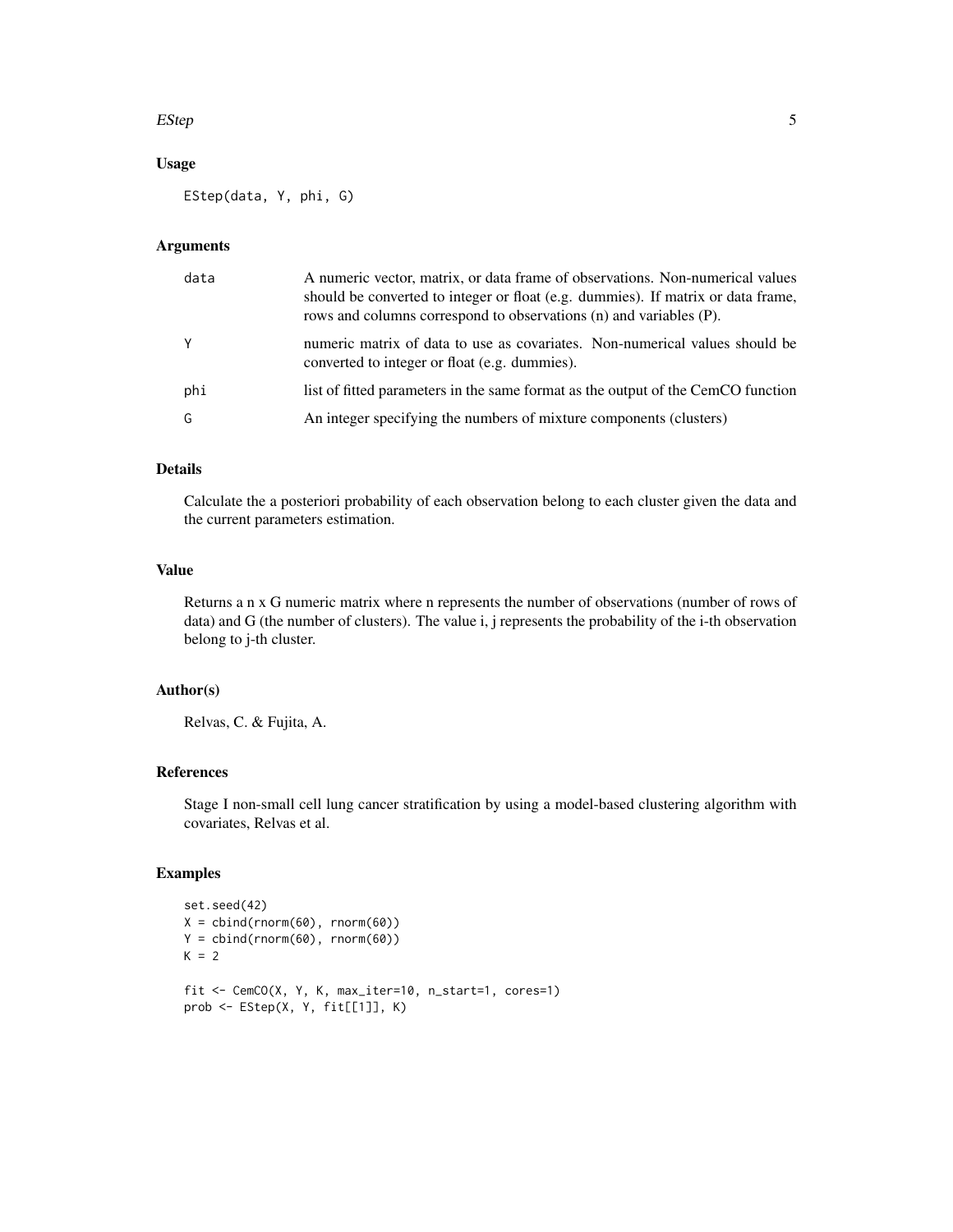<span id="page-5-0"></span>EStepVar *Calculate the E step of the CemCO algorithm with covariates effects on distributions means and distributions covariance matrices.*

#### Description

Implements the expectation step of EM algorithm for parameterized Gaussian mixture models with covariates effects on the distribution means and the distribution covariance matrices. It is also used to calculate the posteriori probability of each observation belong to each cluster.

#### Usage

EStepVar(data, Y, phi, G, y\_cov)

#### Arguments

| data        | A numeric vector, matrix, or data frame of observations. Non-numerical values<br>should be converted to integer or float (e.g. dummies). If matrix or data frame,<br>rows and columns correspond to observations (n) and variables (P). |
|-------------|-----------------------------------------------------------------------------------------------------------------------------------------------------------------------------------------------------------------------------------------|
| Y           | numeric matrix of data to use as covariates. Non-numerical values should be<br>converted to integer or float (e.g. dummies).                                                                                                            |
| phi         | list of fitted parameters in the same format as the output of the CemCO function                                                                                                                                                        |
| G           | An integer specifying the numbers of mixture components (clusters)                                                                                                                                                                      |
| $V_{-}$ COV | numeric matrix of data to use as covariates for the covariance effect. Non-<br>numerical values should be converted to integer or float (e.g. dummies).                                                                                 |

# Details

Calculate the a posteriori probability of each observation belong to each cluster given the data and the current parameters estimation.

#### Value

Returns a n x G numeric matrix where n represents the number of observations (number of rows of data) and G (the number of clusters). The value i, j represents the probability of the i-th observation belong to j-th cluster.

#### Author(s)

Relvas, C. & Fujita, A.

#### References

Stage I non-small cell lung cancer stratification by using a model-based clustering algorithm with covariates, Relvas et al.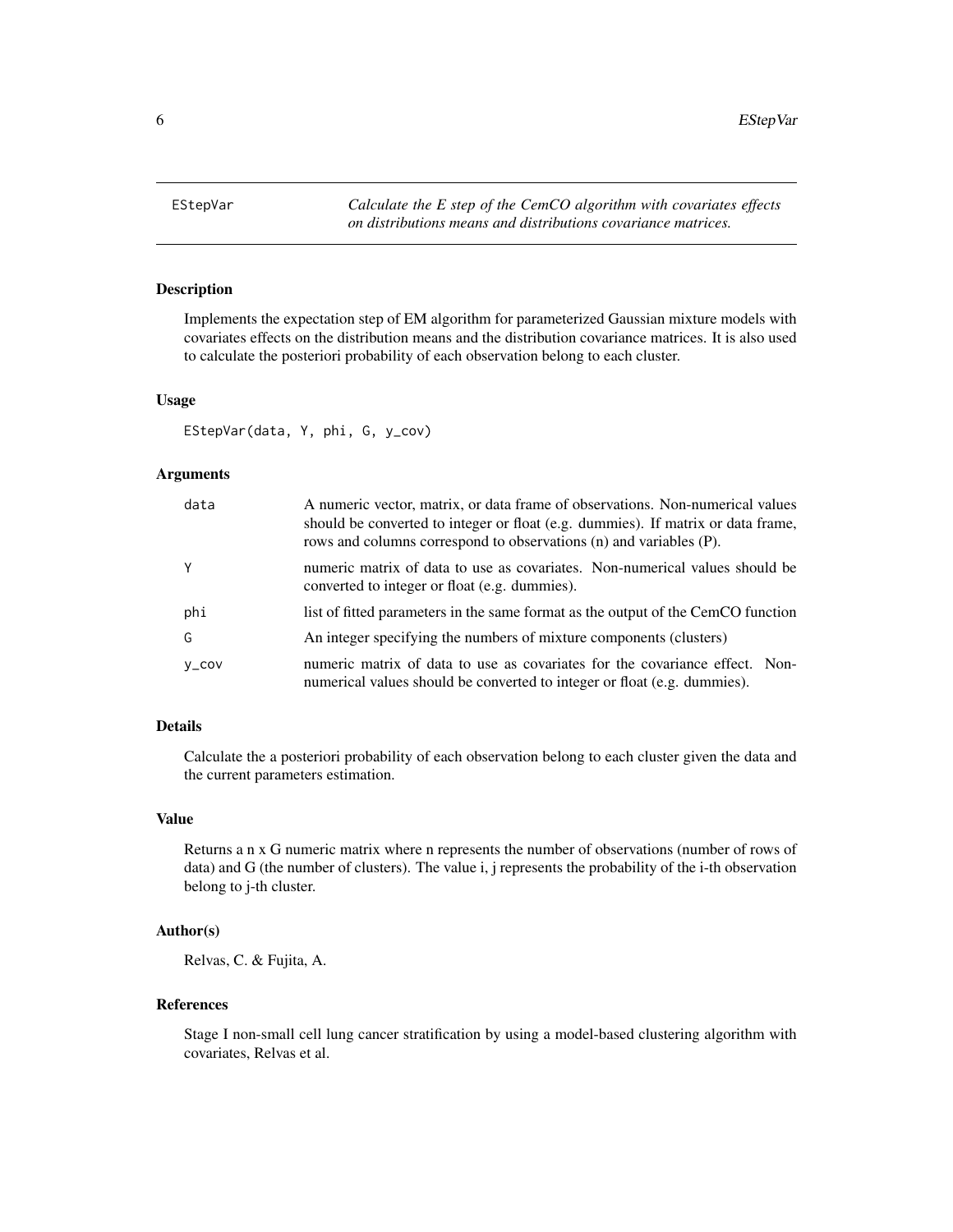#### <span id="page-6-0"></span>LogLike 7

# Examples

```
set.seed(42)
X = \text{cbind}(rnorm(10), rnorm(10))Y = cbind(rnorm(10), rnorm(10))
K = 2fit <- CemCOVar(X, Y, K, Y[,1], max_iter=2, n_start=1, cores=1)
prob <- EStepVar(X, Y, fit[[1]], K, Y[,1])
```

| LogLike | Log likelihood of the CemCO algorithm with covariates effects on dis- |
|---------|-----------------------------------------------------------------------|
|         | <i>tributions means.</i>                                              |

#### Description

Returns the log-likelihood of the CemCO algorithm with covariates effects on distributions means.

#### Usage

LogLike(data, Y, phi, G)

# Arguments

| data         | A numeric vector, matrix, or data frame of observations. Non-numerical values<br>should be converted to integer or float (e.g. dummies). If matrix or data frame,<br>rows and columns correspond to observations (n) and variables (P). |
|--------------|-----------------------------------------------------------------------------------------------------------------------------------------------------------------------------------------------------------------------------------------|
| $\mathsf{Y}$ | numeric matrix of data to use as covariates. Non-numerical values should be<br>converted to integer or float (e.g. dummies).                                                                                                            |
| phi          | list of fitted parameters in the same format as the output of the CemCO function                                                                                                                                                        |
| G            | An integer specifying the numbers of mixture components (clusters)                                                                                                                                                                      |

# Details

Calculate the log likelihood of the mixture guassian with covariates effects on distributions means. This function is used in the optimization process of the EM algorithm used to estimate the CemCO parameters.

# Value

Return the value of the log likelihood.

# Author(s)

Relvas, C. & Fujita, A.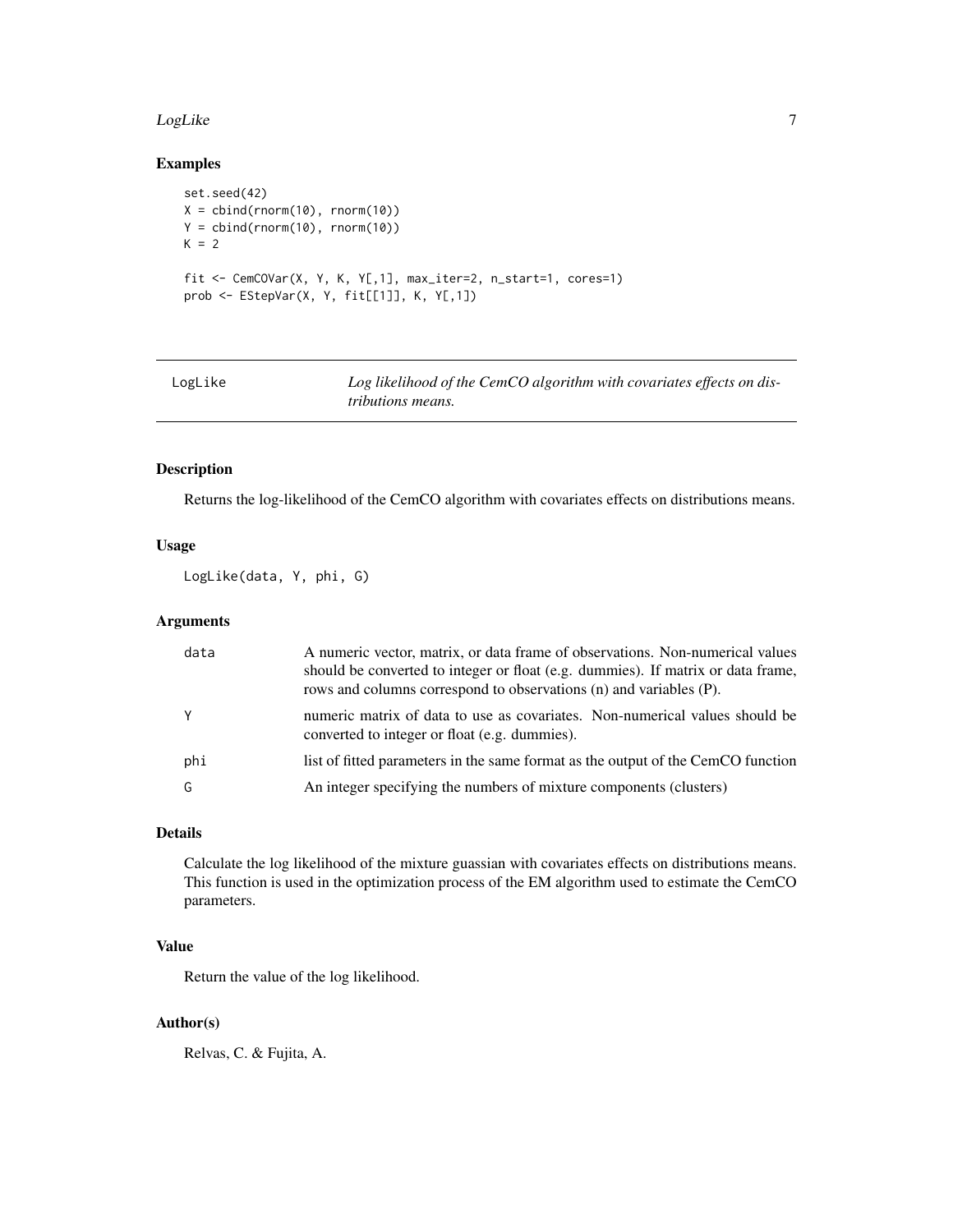# References

Stage I non-small cell lung cancer stratification by using a model-based clustering algorithm with covariates, Relvas et al.

# Examples

```
set.seed(42)
X = \text{cbind}(rnorm(60), rnorm(60))Y = \text{cbind}(rnorm(60), rnorm(60))K = 2fit <- CemCO(X, Y, K, max_iter=10, n_start=1, cores=1)
ll <- LogLike(X, Y, fit[[1]], K)
```

| LogLikeVar | Log likelihood of the CemCO algorithm with covariates effects on dis- |
|------------|-----------------------------------------------------------------------|
|            | tributions means and distributions covariance matrices.               |

#### Description

Returns the log-likelihood of the CemCO algorithm with covariates effects on distributions means and distributions covariance matrices.

#### Usage

LogLikeVar(data, Y, phi, G, y\_cov)

# Arguments

| data        | A numeric vector, matrix, or data frame of observations. Non-numerical values<br>should be converted to integer or float (e.g. dummies). If matrix or data frame,<br>rows and columns correspond to observations (n) and variables (P). |
|-------------|-----------------------------------------------------------------------------------------------------------------------------------------------------------------------------------------------------------------------------------------|
| Y           | numeric matrix of data to use as covariates. Non-numerical values should be<br>converted to integer or float (e.g. dummies).                                                                                                            |
| phi         | list of fitted parameters in the same format as the output of the CemCO function.                                                                                                                                                       |
| G           | An integer specifying the numbers of mixture components (clusters).                                                                                                                                                                     |
| $V_{-}$ COV | numeric matrix of data to use as covariates for the covariance effect. Non-<br>numerical values should be converted to integer or float (e.g. dummies).                                                                                 |

# Details

Calculate the log likelihood of the mixture guassian distribution given by the CemCO algorithm with covariates effects on distributions means and distributions covariance matrices. This function is used in the optimization process of the EM algorithm used to estimate the CemCO parameters.

<span id="page-7-0"></span>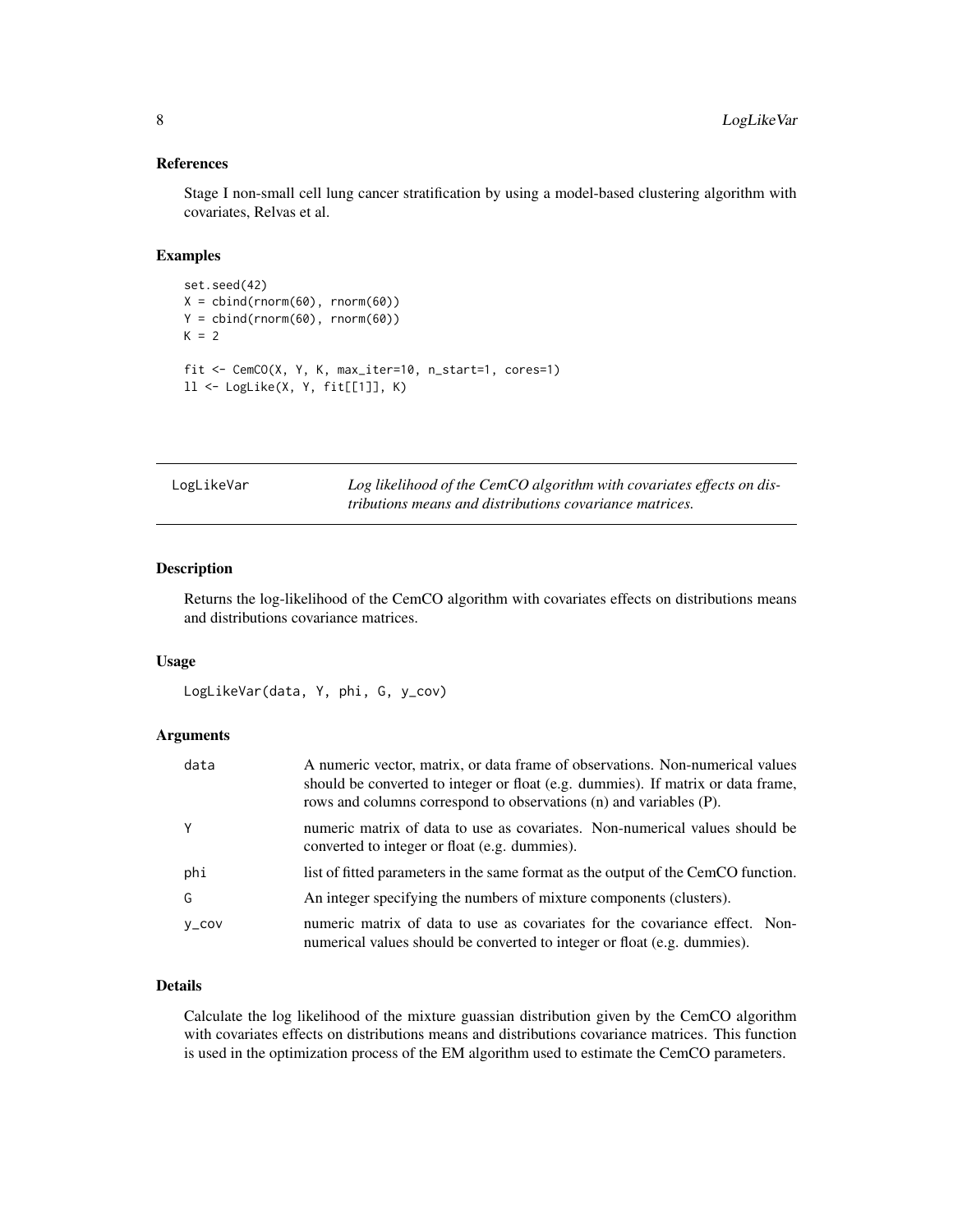# LogLikeVar 9

# Value

Return the value of the log likelihood.

# Author(s)

Relvas, C. & Fujita, A.

# References

Stage I non-small cell lung cancer stratification by using a model-based clustering algorithm with covariates, Relvas et al.

# Examples

```
set.seed(42)
X = \text{cbind}(rnorm(10), rnorm(10))Y = \text{cbind}(rnorm(10), rnorm(10))K = 2fit <- CemCOVar(X, Y, K, Y[,1], max_iter=2 , n_start=1, cores=1)
ll <- LogLikeVar(X, Y, fit[[1]], K, Y[,1])
```